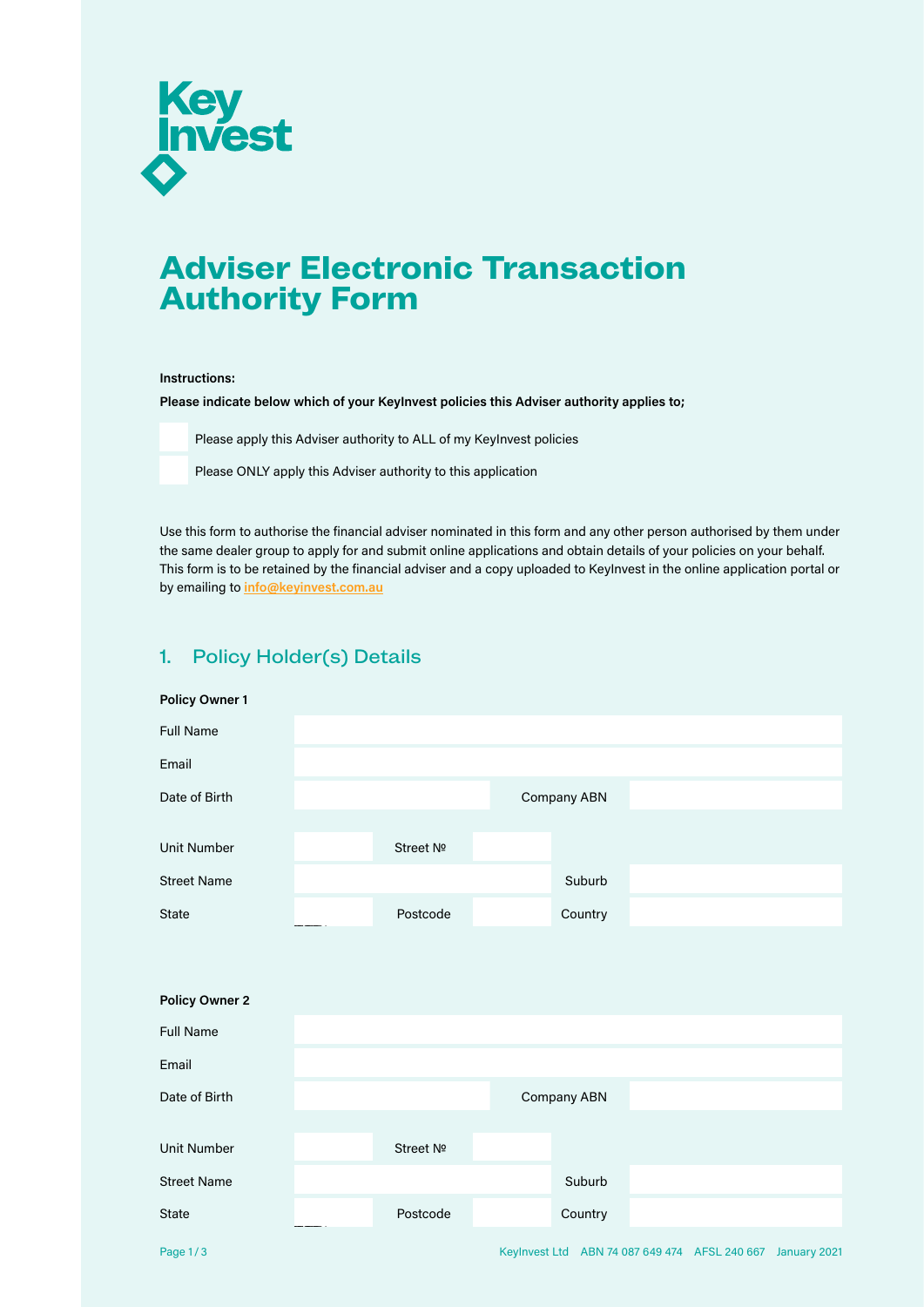# **Adviser Electronic Transaction Authority Form**

## 2. Financial Adviser To Be Appointed

### Full Name

Licensee Dealer Group

Licensee Dealer Group AFSL No.

KeyInvest Adviser Code (if known)

Please note: The above named adviser will be able to lodge online applications on your behalf and obtain all policy information. This authority is subject to the terms and conditions in Sections 4 and 5.

# 3. Additional Transactions To Be Authorised

By completing the section you authorise the following additional transactions:

Switches

Change of address, phone numbers and emails.

## 4. Financial Adviser Declaration

This must be signed by the financial adviser noted in Section 2. By completing this form, you accept and agree to:

- Be bound by the terms and conditions contained in this form.
- Only provide instructions to KeyInvest that have been discussed and agreed to by the policy owner(s).
- Inform KeyInvest immediately you cease to be licensed by the Dealer Group or cease to have a relationship with the policy owner(s).
- Notify KeyInvest immediately of any dispute with the policy owner(s) in relation to any instruction provided to KeyInvest under this authority.

**Signature of Financial Adviser**